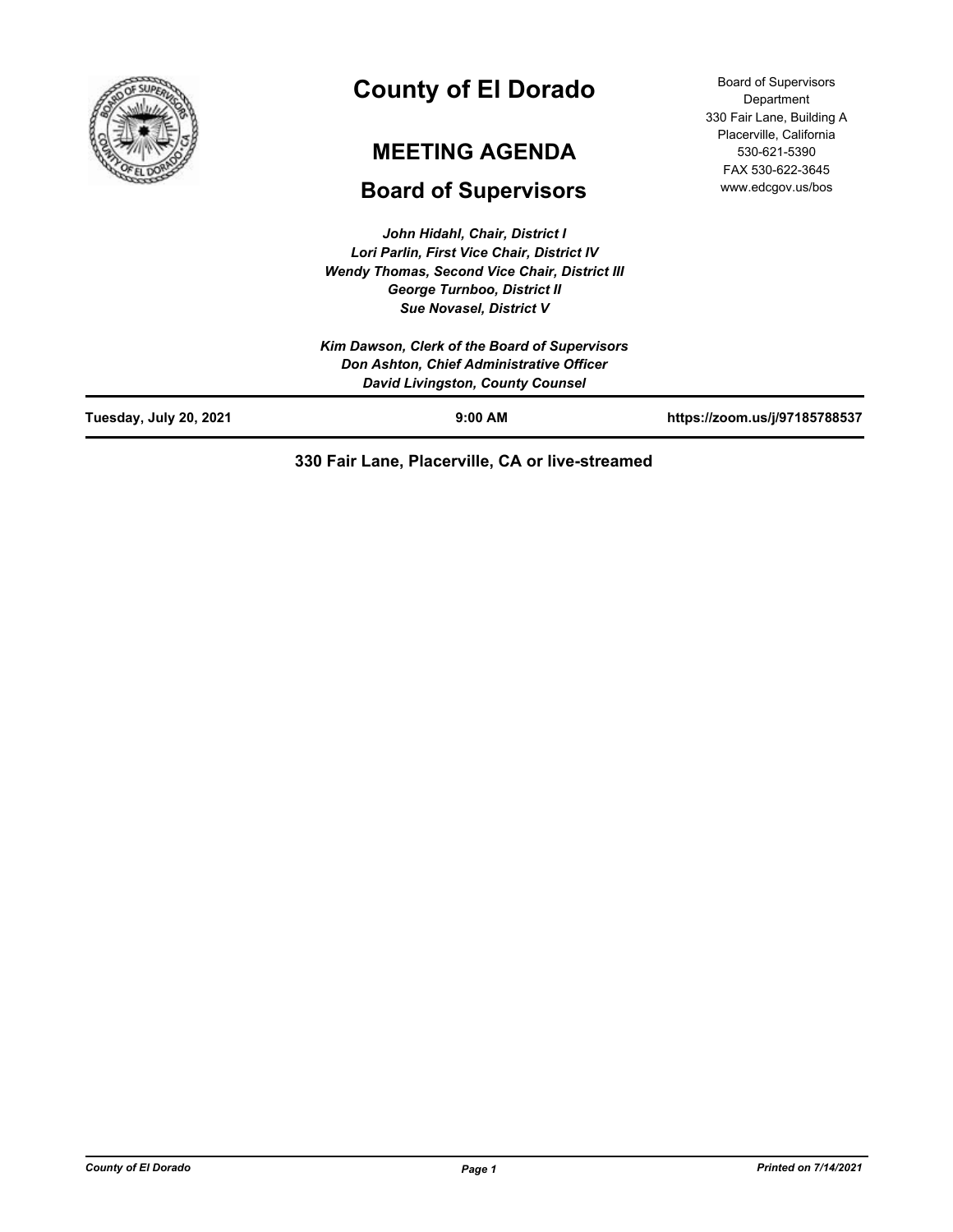**PUBLIC PARTICIPATION INSTRUCTIONS: In accordance with new guidance from the California Department of Public Health, the meeting will be open to the public. The meeting will continue to be live-streamed via Zoom and YouTube.**

**Members of the public may address the Board in-person or via Zoom to make a public comment. Seating is limited and available on a first-come, first-served basis. The public should call into 530-621-7603 or 530-621-7610. The Meeting ID is 971 8578 8537. Please note you will not be able to join the live-stream until the posted meeting start time.**

**To observe the live stream of the Board of Supervisors meeting go to https://zoom.us/j/97185788537.**

**To observe the Board of Supervisors meetings via YouTube, click https://www.youtube.com/channel/UCUMjDk3NUltZJrpw2CL7Zkg.**

**If you are joining the meeting via zoom and wish to make a comment on an item, press the "raise a hand" button. If you are joining the meeting by phone, press \*9 to indicate a desire to make a comment. Speakers will be limited to 3 minutes.**

**By participating in this meeting, you acknowledge that you are being recorded. If you choose not to observe the Board of Supervisors meeting but wish to make a comment on a specific agenda item, please submit your comment via email by 4:00 p.m. on the Monday prior to the Board meeting. Please submit your comment to the Clerk of the Board at edc.cob@edcgov.us. Your comment will be placed into the record and forwarded to the Board of Supervisors.**

**The Clerk of the Board is here to assist you, please call 530-621-5390 if you need any assistance with the above directions to access the meeting or if you would like to participate in the meeting from a conference room at the Government Center in Bldg. A**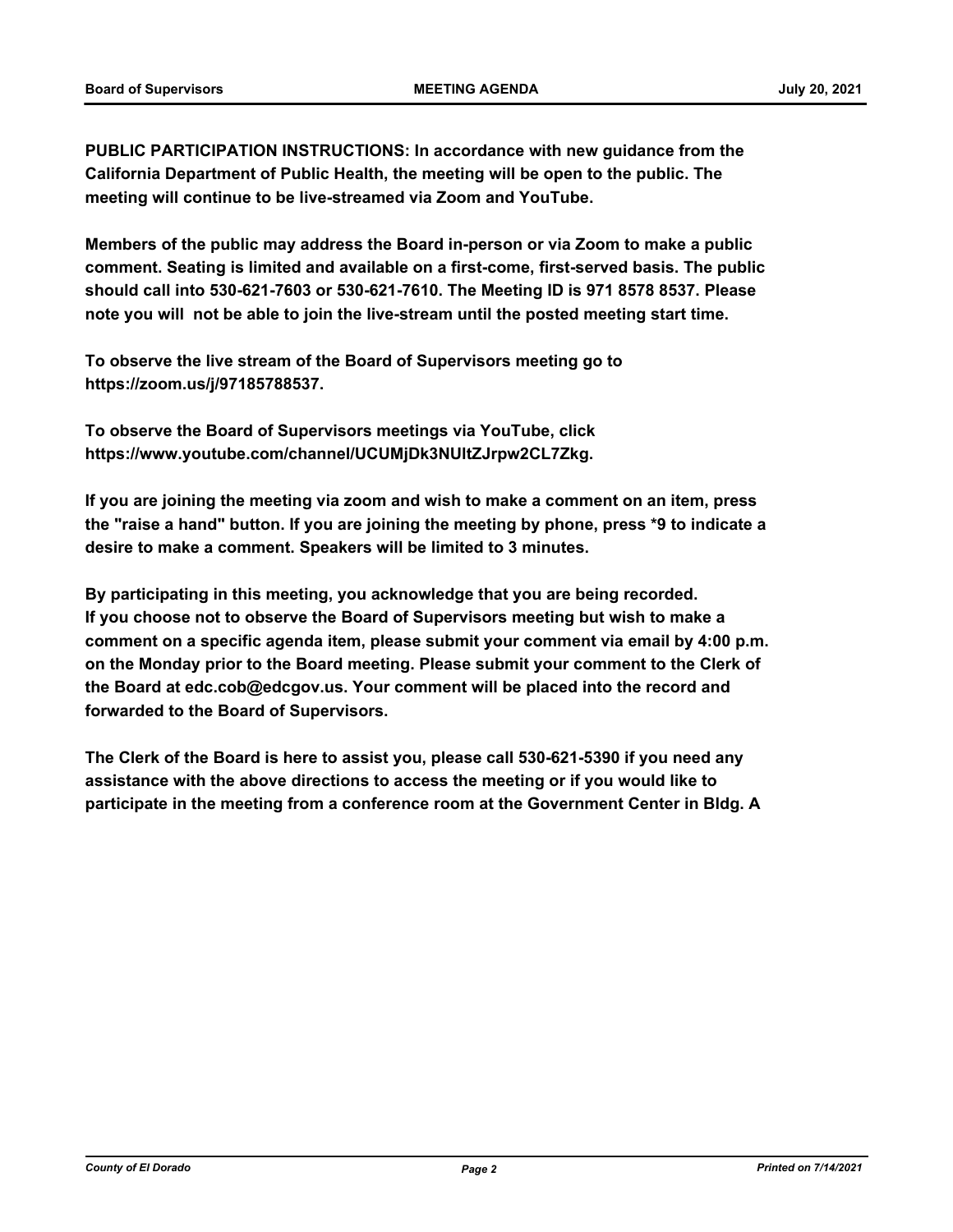# **Vision Statement Safe, healthy and vibrant communities, respecting our natural resources and historical heritage**

# **This institution is an equal opportunity provider and employer.**

Live Web Streaming and archiving of most Board of Supervisors meeting videos, all meeting agendas, supplemental materials and meeting minutes are available on the internet at: http://eldorado.legistar.com/Calendar.aspx

The County of El Dorado is committed to ensuring that persons with disabilities are provided the resources to participate in its public meetings. Please contact the office of the Clerk of the Board if you require accommodation at 530-621-5390 or via email, edc.cob@edcgov.us, preferably no less than 24 hours in advance of the meeting.

The Board of Supervisors is concerned that written information submitted to the Board the day of the Board meeting may not receive the attention it deserves. The Board Clerk cannot guarantee that any FAX, email, or mail received the day of the meeting will be delivered to the Board prior to action on the subject matter.

The Board meets simultaneously as the Board of Supervisors and the Board of Directors of the Air Quality Management District, In-Home Supportive Services, Public Housing Authority, Redevelopment Agency and other Special Districts.

For Purposes of the Brown Act § 54954.2 (a), the numbered items on this Agenda give a brief description of each item of business to be transacted or discussed. Recommendations of the staff, as shown, do not prevent the Board from taking other action.

Materials related to an item on this Agenda submitted to the Board of Supervisors after distribution of the agenda packet are available for inspection during normal business hours in the public viewing packet located in Building A, 330 Fair Lane, Placerville or in the Board Clerk's Office located at the same address. Such documents are also available on the Board of Supervisors' Meeting Agenda webpage subject to staff's ability to post the documents before the meeting.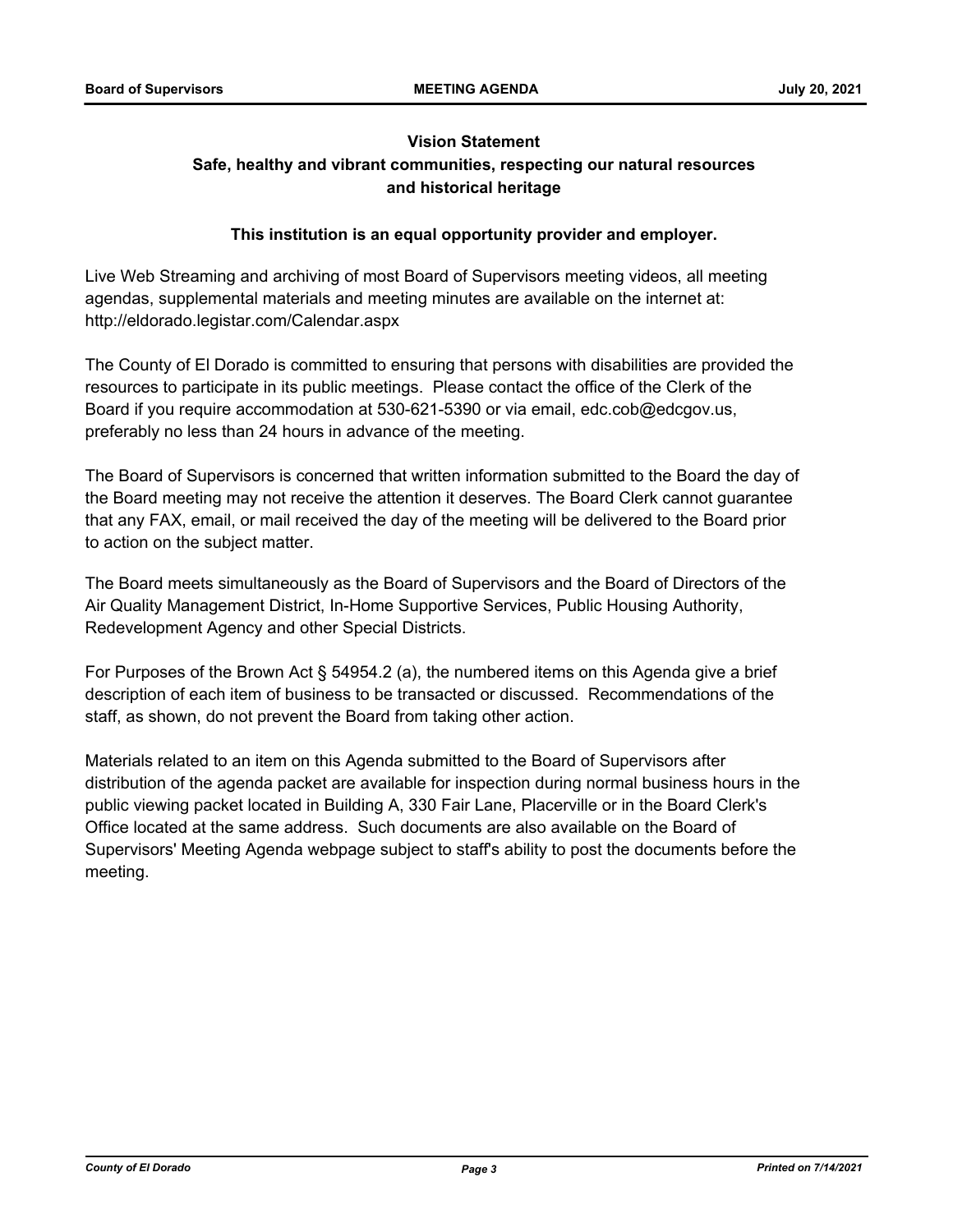#### **PROTOCOLS FOR PUBLIC COMMENT**

Public comment will be received at designated periods as called by the Board Chair.

Public comment on items scheduled for Closed Session will be received before the Board recesses to Closed Session.

Except with the consent of the Board, individuals shall be allowed to speak to an item only once.

On December 5, 2017, the Board adopted the following protocol relative to public comment periods. The Board adopted minor revisions to the protocol on February 26, 2019, incorporated herein:

Time for public input will be provided at every Board of Supervisors meeting. Individuals will have three minutes to address the Board. During noticed public hearings, individuals authorized by organizations to speak to organizational positions may request additional time, up to five minutes.

Public comment on certain agenda items designated and approved by the Board may be treated differently within specific time limits per speaker or a limit on the total amount of time designated for public comment. It is the intent of the Board that quasi-jurisdictional matters have additional flexibility depending on the nature of the issue. It is the practice of the Board to allocate 20 minutes for public comment during Open Forum and for each agenda item to be discussed.

Individual Board members may ask clarifying questions but will not engage in substantive dialogue with persons providing input to the Board.

If a person providing input to the Board creates a disruption by refusing to follow Board guidelines, the Chair of the Board may take the following actions:

Step 1. Request the person adhere to Board guidelines. If the person refuses, the Chair may turn off the speaker's microphone.

Step 2. If the disruption continues, the Chair may order a recess of the Board meeting.

Step 3. If the disruption continues, the Chair may order the removal of the person from the Board meeting.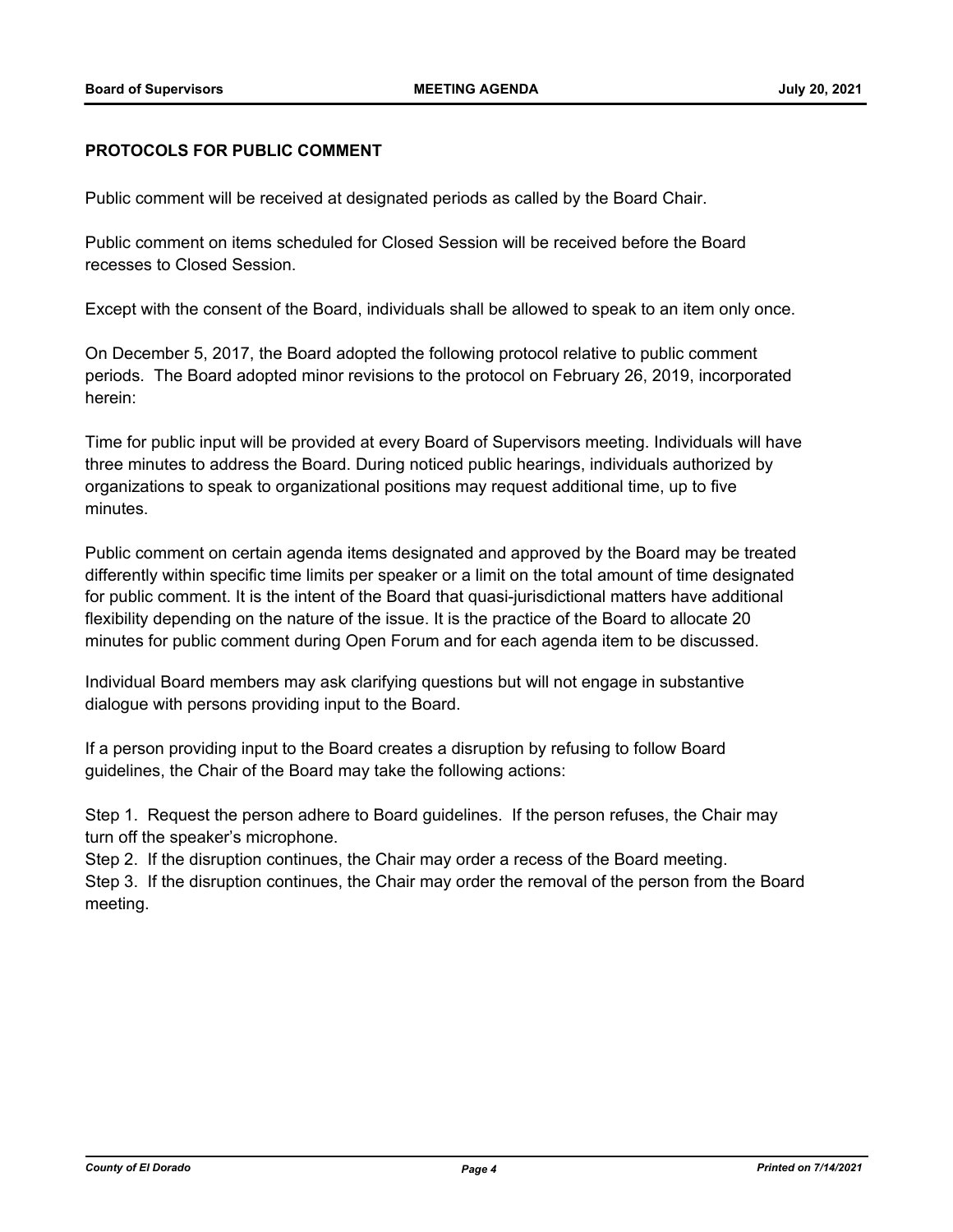# **9:00 A.M. - CALL TO ORDER**

# **INVOCATION AND PLEDGE OF ALLEGIANCE TO THE FLAG**

#### **ADOPTION OF THE AGENDA AND APPROVAL OF CONSENT CALENDAR**

The Board may make any necessary additions, deletions or corrections to the agenda including moving items to or from the Consent Calendar and adopt the agenda and the Consent Calendar with one single vote. A Board member may request an item be removed from the Consent Calendar for discussion and separate Board action. At the appropriate time as called by the Board Chair, members of the public may make a comment on matters on the Consent Calendar prior to Board action.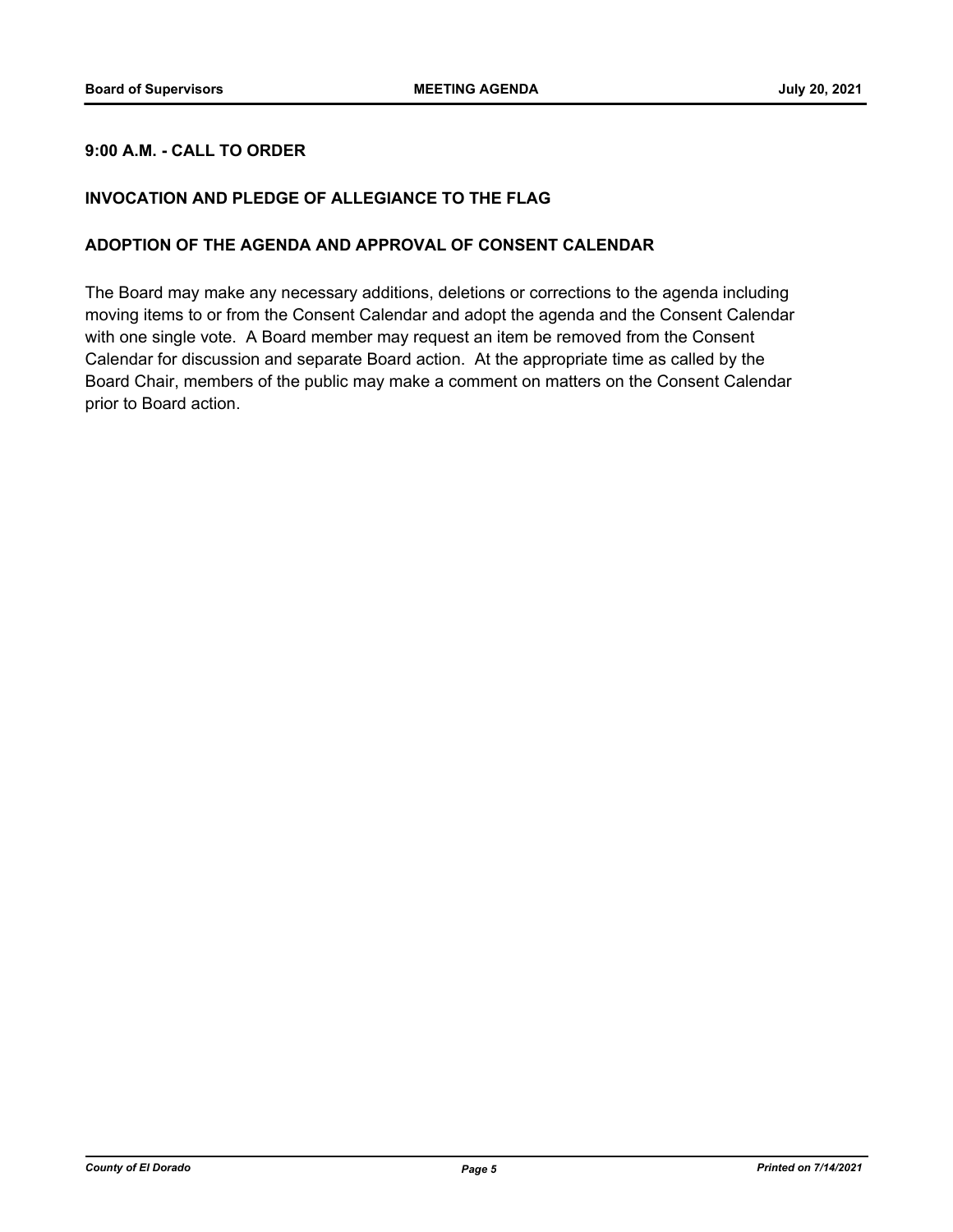#### **CONSENT CALENDAR**

**1.** [21-1181](http://eldorado.legistar.com/gateway.aspx?m=l&id=/matter.aspx?key=30076) Clerk of the Board recommending the Board approve the Minutes from the regular meeting on July 13, 2021 and the special meeting on July 16, 2021.

#### **GENERAL GOVERNMENT - CONSENT ITEMS**

**2.** [21-0814](http://eldorado.legistar.com/gateway.aspx?m=l&id=/matter.aspx?key=29709) Chief Administrative Office, Facilities Division, recommending the Board: 1) Authorize the Purchasing Agent to execute Amendment I to Agreement for Services No. 4681 with More 4 Less Pest Control to increase compensation by \$25,000 for an amended not to exceed amount of \$95,000 to provide routine and emergency on-call pest control services at various County operated locations; and 2) Make findings that it is more economical and feasible to contract out the requested services in accordance with Chapter 3.13, Section 3.13.030, of the County Purchasing Ordinance.

**FUNDING:** General Fund.

**3.** [21-0458](http://eldorado.legistar.com/gateway.aspx?m=l&id=/matter.aspx?key=29354) Clerk of the Board recommending the Board approve **Final Passage**  (Second Reading) of Ordinance **5143** to repeal Ordinance 4476 Section 15 and Ordinance 4591 which established and amended the membership of the Environmental Board of Appeals. (Cont. 7/13/2021, Item 25)

**FUNDING:** N/A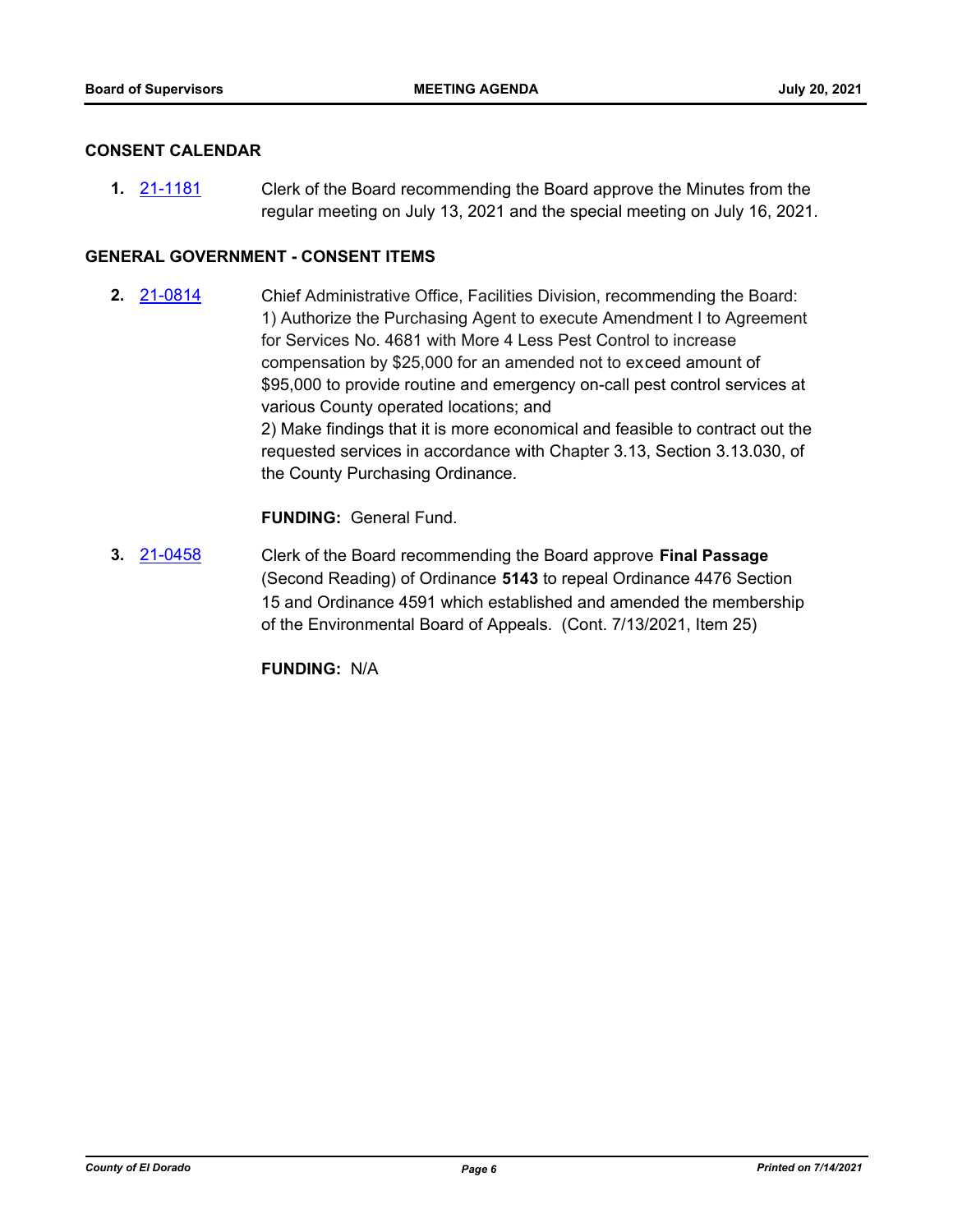#### **HEALTH AND HUMAN SERVICES - CONSENT ITEMS**

**4.** [21-1097](http://eldorado.legistar.com/gateway.aspx?m=l&id=/matter.aspx?key=29991) Child Support Services recommending the Board approve the continuation of the following perpetual agreements: 1) Agreement 3276 with West Publishing for the use of Dissomaster software for calculating child support obligations for a not-to-exceed amount of \$550 in FY 2021-22; and 2) Agreement 3113 with Stamps.com for postage meters and software for a not-to-exceed amount of \$450 in FY 2021-22.

**FUNDING:** State and Federal Child Support funds.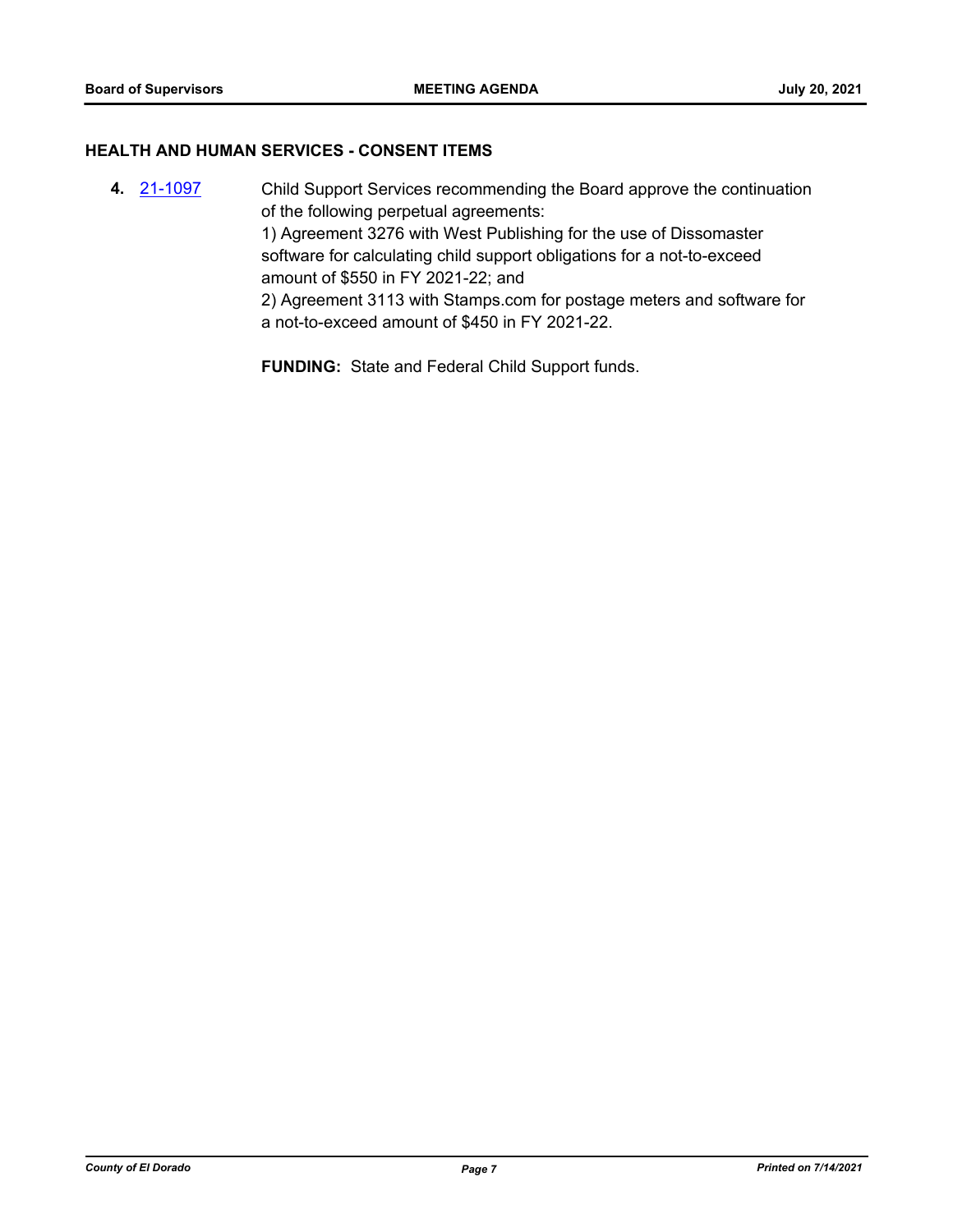#### **LAND USE AND DEVELOPMENT - CONSENT ITEMS**

**5.** [21-1101](http://eldorado.legistar.com/gateway.aspx?m=l&id=/matter.aspx?key=29996) Air Quality Management District (AQMD) recommending the Board, acting as the AQMD Board of Directors: 1) Adopt and authorize the Chair to sign Resolution **085-2021**, approving proposed revised Rule 523-1 Federal Non-Attainment New Source Review ("Rule"); and 2) Direct staff to forward the Rule to the California Air Resources Board for transmittal to the U.S. Environmental Protection Agency as a revision to the State Implementation Plan, replacing the previous 2019 version of Rule 523-1.

#### **FUNDING:** N/A

**6.** [21-0847](http://eldorado.legistar.com/gateway.aspx?m=l&id=/matter.aspx?key=29742) Department of Transportation and County Counsel recommending the Board approve and authorize the Chair to sign Amendment II to Agreement for Legal Services 412-S1311 / 2700 between El Dorado County and Meyers Nave, A Professional Corporation, revising the firm's name from Meyers, Nave, Riback, Silver & Wilson, for general advice and litigation representation, inclusive of eminent domain, concerning various Capital Improvement Program projects, with no other material changes. (4/5 vote required)

> **FUNDING:** Funding for various Capital Improvement Program and Environmental Improvement Program projects, will be provided by associated Federal, State, and Local funding sources. Local funding sources may include any combination of the following: Traffic Impact Fee Program, Missouri Flat Area Master Circulation and Financing Plan, Road Fund, Tribe Funds, Accumulative Capital Outlay, Developer Advanced Funds, Sacramento Municipal Utility District, and/or General Fund.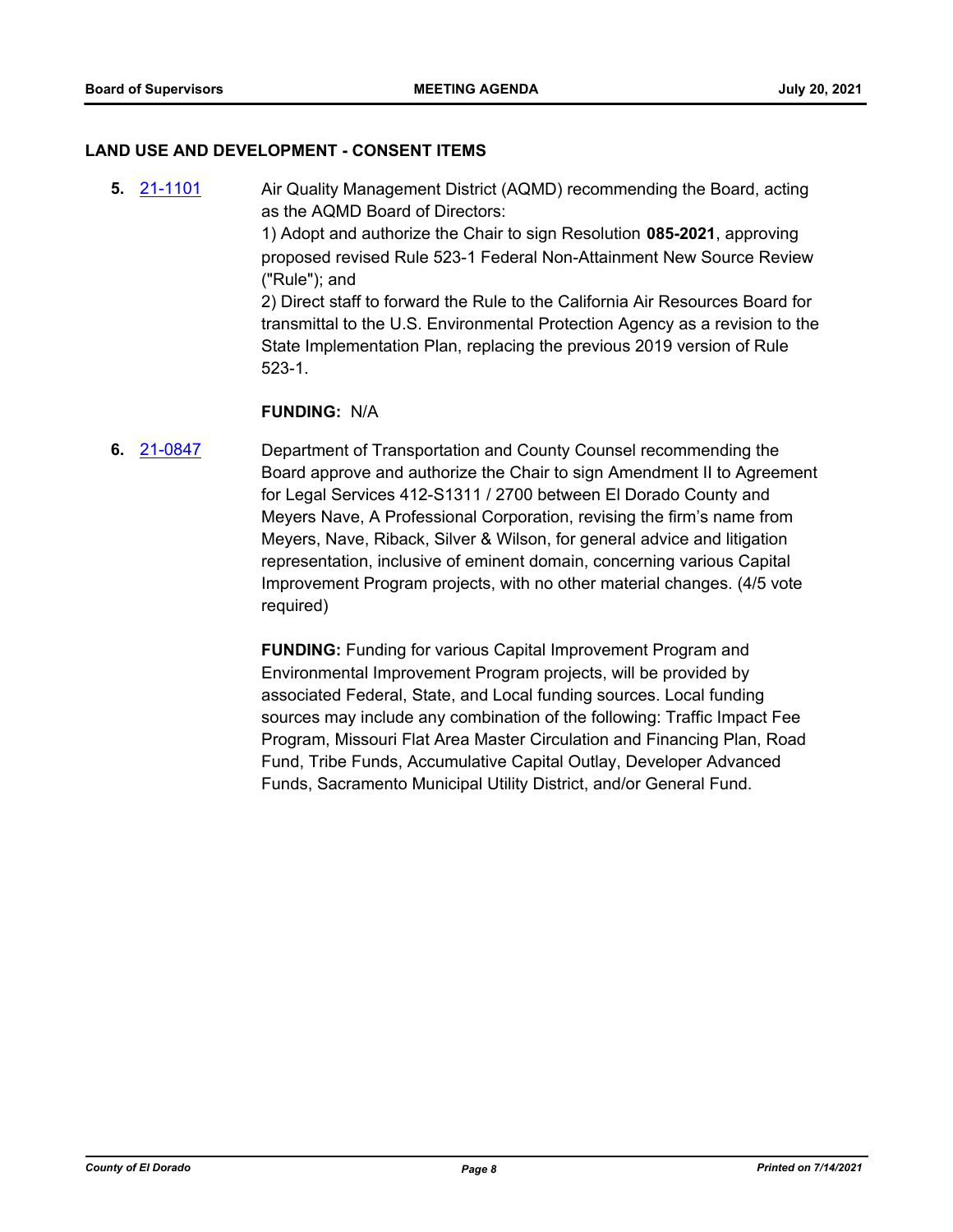**7.** [21-1026](http://eldorado.legistar.com/gateway.aspx?m=l&id=/matter.aspx?key=29920) Department of Transportation recommending the Board consider the following:

1) Approve the continuation of three (3) perpetual agreements:

a) Agreement 428-S0110 with the State of California Department of Transportation, to provide signal maintenance service budgeted for \$3,000;

b) Agreement 821-S0710 with Squarerigger, Inc., to provide annual software support and maintenance budgeted for \$4,000;

c) Agreement 427-M0810 for the Capital SouthEast Connector Joint Powers Authority, for the planning, design, and construction of the Elk Grove-Rancho Cordova El Dorado Connector, budgeted for \$55,000; and 2) Authorize the Purchasing Agent to establish change orders to add funds to each agreement as necessary to process associated payments for Fiscal Year 2021-22.

# **FUNDING:** Road Fund.

**8.** [21-1032](http://eldorado.legistar.com/gateway.aspx?m=l&id=/matter.aspx?key=29926) Department of Transportation recommending the Board consider the following:

> 1) Accept the subdivision improvements for Carson Creek Unit 3 - Phase 1, TM TM14-1519-F, as complete;

> 2) Reduce Performance Bond 931113 from \$2,163,816.21 to \$394,349.58, which is ten percent of the total cost of the subdivision improvements, an amount which guarantees against any defective work, labor done, or defective materials furnished, which is to be released after one year if no claims are made;

3) Hold Laborers & Materialmens Bond 931113 in the amount of \$1,971,747.90 for six months to guarantee payments to persons furnishing labor, materials, or equipment; and

4) Authorize the Clerk of the Board to release the respective Bonds after the required time periods upon written request by Transportation.

**FUNDING:** Developer Funded.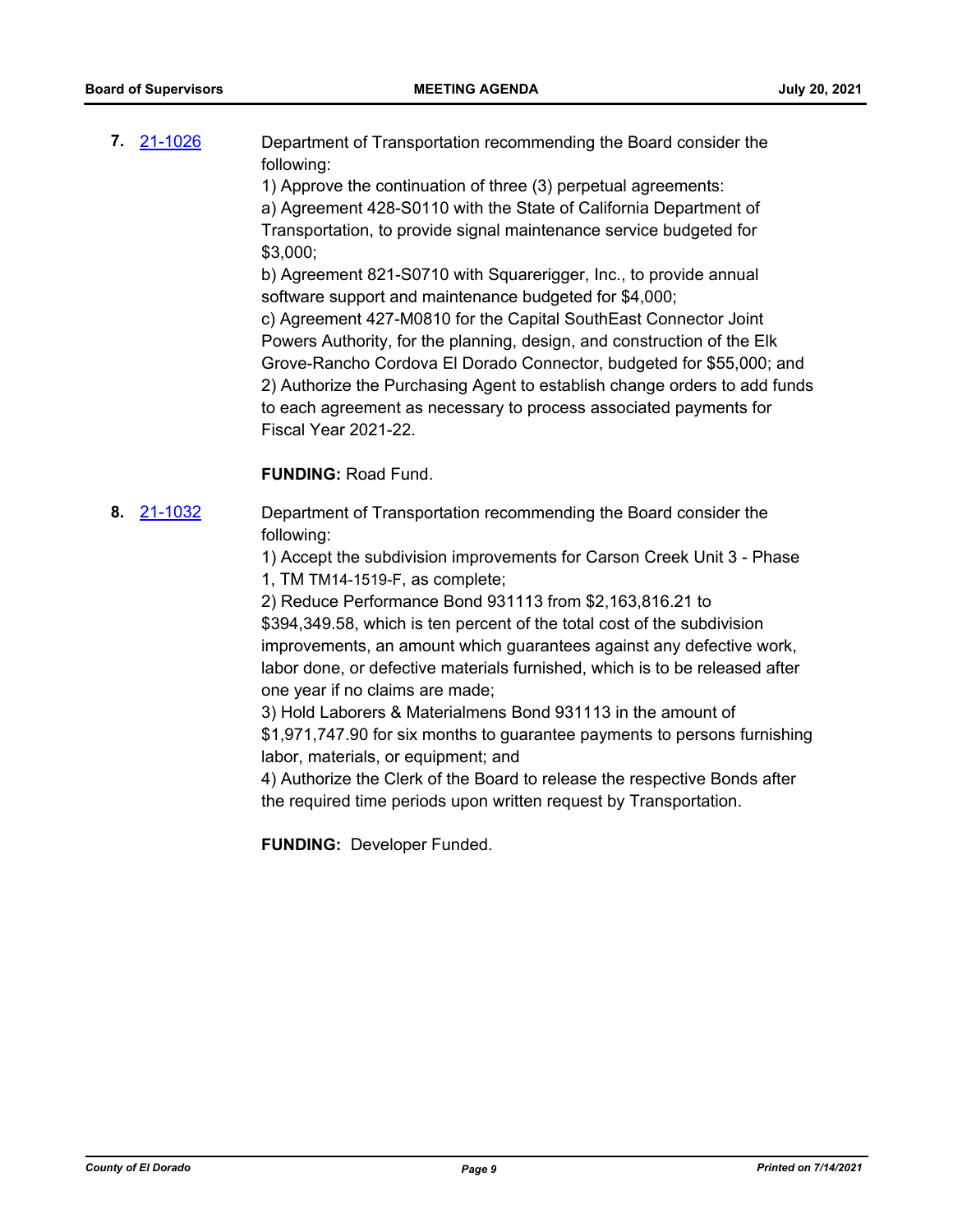**9.** [21-1033](http://eldorado.legistar.com/gateway.aspx?m=l&id=/matter.aspx?key=29927) Department of Transportation recommending the Board consider the following:

> 1) Accept the subdivision improvements for Carson Creek Unit 3 - Phase 2, TM14-1519-F-2, as complete;

> 2) Reduce Performance Bond K13509025 \$624,744.59 to \$190,504.79, which is ten percent of the total cost of the subdivision improvements, an amount which guarantees against any defective work, labor done, or defective materials furnished, which is to be released after one year if no claims are made;

> 3) Hold Laborers & Materialmens Bond K13509025 in the amount of \$952,523.96 for six months to guarantee payments to persons furnishing labor, materials, or equipment; and

> 4) Authorize the Clerk of the Board to release the respective Bonds after the required time periods upon written request by Transportation.

**FUNDING:** Developer Funded.

**10.** [21-1066](http://eldorado.legistar.com/gateway.aspx?m=l&id=/matter.aspx?key=29960) Department of Transportation recommending the Board consider the following:

> 1) Accept the subdivision improvements for Silver Spring, Unit 1, TM97-1330, as complete;

2) Reduce Performance Bond EACX4012966 from \$ \$5,096,215.00 to \$509,621.50, which is ten percent of the total cost of the subdivision improvements, an amount which guarantees against any defective work, labor done, or defective materials furnished, which is to be released after one year if no claims are made;

3) Hold Laborers & Materialmens Bond EACX4012966 in the amount of \$5,096,215.00 for six months to guarantee payments to persons furnishing labor, materials, or equipment; and

4) Authorize the Clerk of the Board to release the respective Bonds after the required time periods upon written request by Transportation.

**FUNDING:** Developer Funded.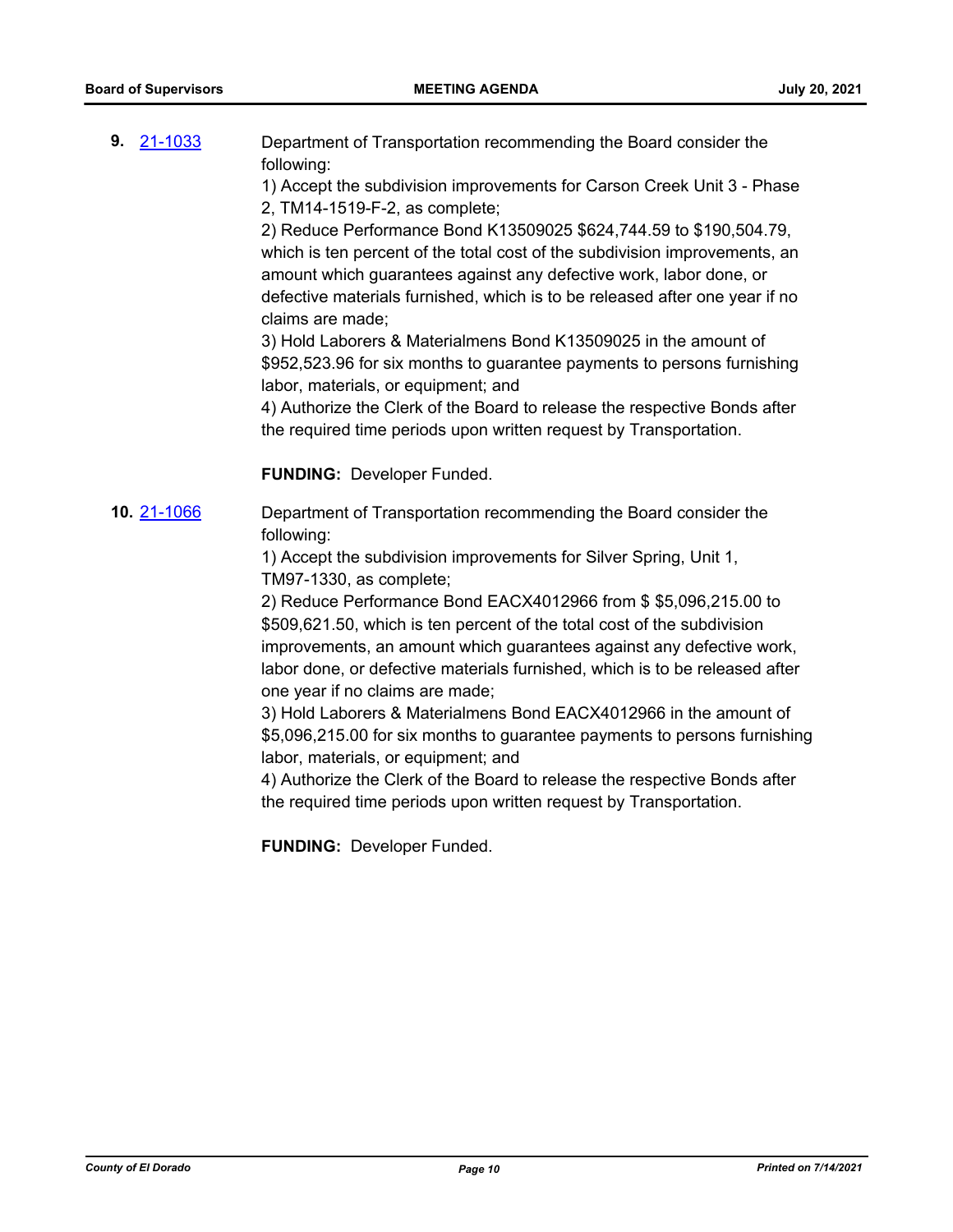**11.** [21-1052](http://eldorado.legistar.com/gateway.aspx?m=l&id=/matter.aspx?key=29946) Returning at the Board's direction for final action to uphold the approval of Design Review Permit DR19-0006/Cool General Retail and certification of the Environmental Impact Report to allow the construction of a 9,100 square foot commercial retail building and associated driveway, parking lot, utilities, signage, and landscaping improvements. The property, identified by Assessor's Parcel Number 071-500-037, consisting of 1.69 acres, in the Cool Rural Center; and staff recommending the Board take the following actions consistent with the Board's conceptual action and direction to staff: 1) Deny requests received from Woodcrest Real Estate Ventures (Woodcrest REV)(DR-A21-0001) and Divide Preservation Society & Cool

Pilot Hill Advisory Committee (DPS and CPHAC)(DR-A21-0002) appealing the Planning Commission's May 13, 2021 conditioned approval of Design Review DR19-0006/Cool General Retail and certification of the Environmental Impact Report;

2) Amend Condition of Approval 13 to remove the underlined language requiring construction of a Class 1 Bike Path and reinstate the strikethrough language allowing for payment of an in-lieu fee for the Class 2 Bike Lane; and

3) Certify the Environmental Impact Report, adopt the Findings of Fact, and adopt the Mitigation Monitoring Reporting Program in accordance with the California Environmental Quality Act Guidelines Section 1507(d), incorporated as Conditions of Approval. (Cont. 6/29/2021, Item 43) (Supervisorial District 4)

**FUNDING:** Privately-funded appeal for Developer-funded project.

**12.** [21-1123](http://eldorado.legistar.com/gateway.aspx?m=l&id=/matter.aspx?key=30018) Surveyor's Office recommending the Board adopt and authorize the Chair to sign Resolution **086-2021** for Abandonment of Easement 21-0002, to abandon a portion of public utility easements on Lot 1367 of Cameron Park North Unit No. 3, recorded in Book D of Subdivisions at Page 13, identified as Assessor's Parcel Number 082-374-010.

**FUNDING:** Application Fees (General Fund).

# **END CONSENT CALENDAR**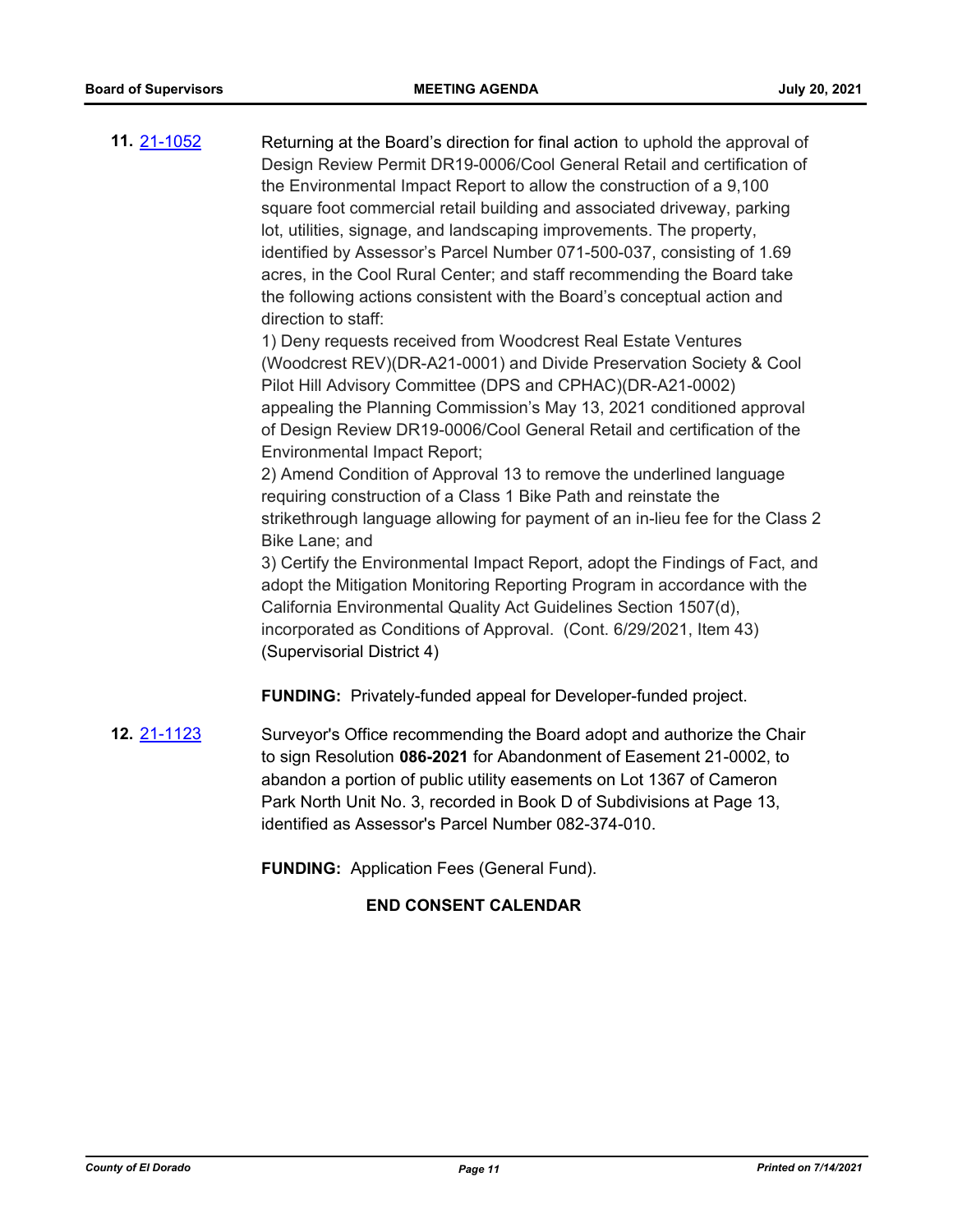#### **DEPARTMENT MATTERS (Items in this category may be called at any time)**

**13.** [21-0701](http://eldorado.legistar.com/gateway.aspx?m=l&id=/matter.aspx?key=29597) Department of Transportation recommending the Board: 1) Receive the workshop information on implementation of Senate Bill 743 for transportation projects; and 2) Approve and authorize the Chair to sign Resolution **088-2021**, the El Dorado County Vehicle Miles Traveled Threshold of Significance for Evaluation of Transportation Project Impacts Under the California Environmental Quality Act, that provides direction on the County's application of the methodology, significance thresholds, mitigation measures, and screening criteria for implementation of Senate Bill 743 for transportation projects.

#### **FUNDING:** Road Fund.

**14.** [21-1067](http://eldorado.legistar.com/gateway.aspx?m=l&id=/matter.aspx?key=29961) Probation Department recommending the Board: 1) Receive a Presentation on Pretrial, Probation, and Parole Supervision Week; and 2) Approve and authorize the Chair to sign a Proclamation recognizing July 18 through 24, 2021, as Pretrial, Probation, and Parole Supervision Week in the County of El Dorado.

#### **FUNDING:** N/A

**15.** [21-1065](http://eldorado.legistar.com/gateway.aspx?m=l&id=/matter.aspx?key=29959) Human Resources, Risk Management Division, recommending the Board approve insurance coverage and programs for a total amount of \$7,011,100 and authorize the Human Resources Department, Risk Management Division, to sign and approve all documents required to secure continued insurance coverage and programs for Fiscal Year 2021-22 in order to avoid lapse of coverage, including the following: 1) PRISM - insurance and program participation in the following: Excess General Liability; Excess Workers' Compensation; Primary Workers' Compensation; Property; Pollution; Underground Storage Tank; Cyber Liability; Master Crime; Catastrophic Inmate Medical Insurance; Watercraft; Optional Excess Liability and Airport Operations Liability; and 2) Volunteer Blanket Insurance with WellFleet.

**FUNDING:** Risk Management Internal Service Fund.

# **10:00 A.M. - TIME ALLOCATION (Items will not be heard prior to the time stated)**

**16.** [21-1176](http://eldorado.legistar.com/gateway.aspx?m=l&id=/matter.aspx?key=30071) Chief Administrative Office recommending the Board receive a presentation from PG&E on the Community Wildfire Safety Program and Public Safety Power Shut Off events.

**FUNDING:** N/A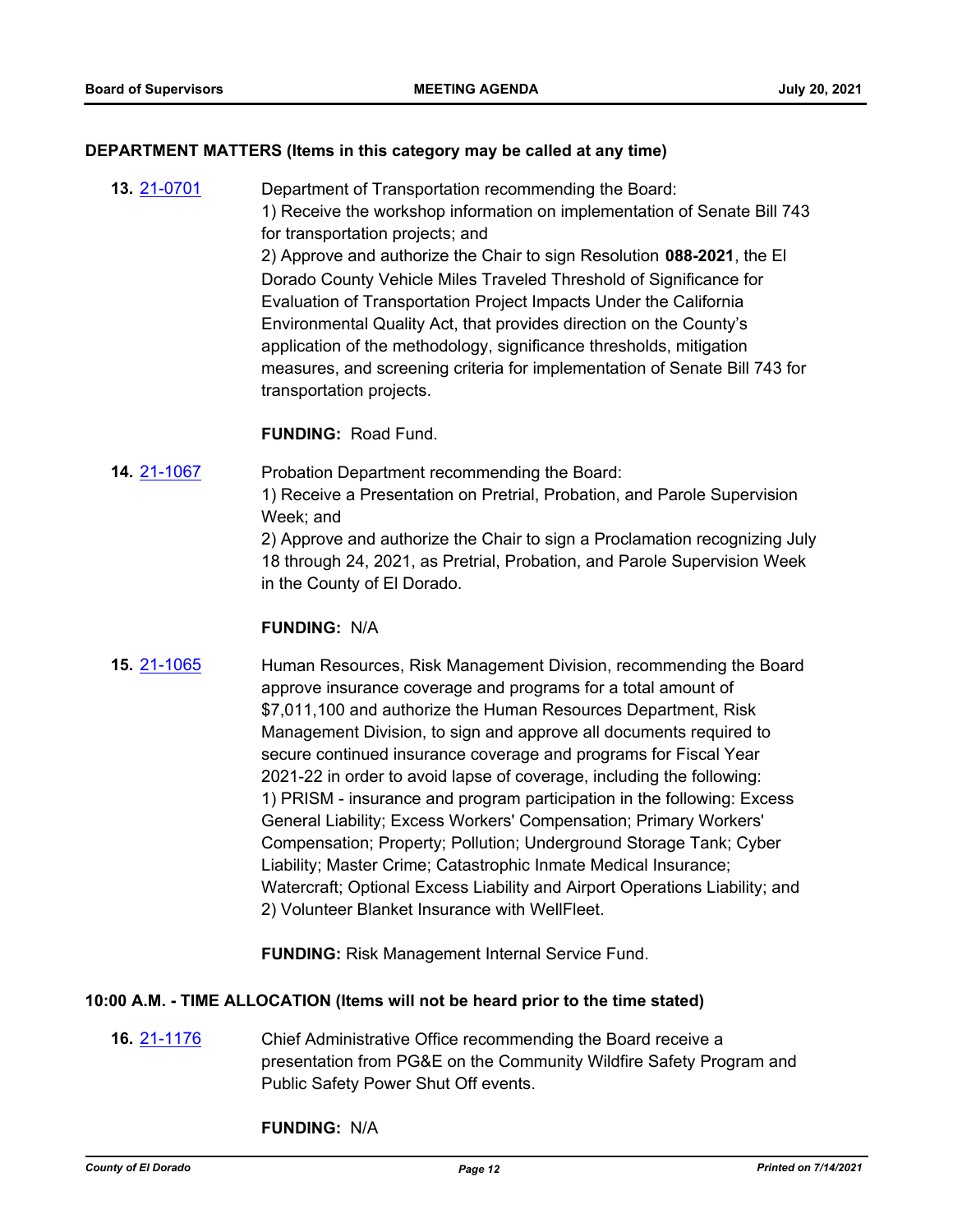# **11:00 A.M. - TIME ALLOCATION (Items will not be heard prior to the time stated)**

**17.** [21-1001](http://eldorado.legistar.com/gateway.aspx?m=l&id=/matter.aspx?key=29895) HEARING - Library Department recommending the Board: 1) Conduct a public hearing to consider public comment on the annual written report of benefit assessment/service charges for Zone of Benefit D within County Service Area 10 for library services at the Cameron Park Library; and 2) Adopt and authorize the Chair to sign Resolution **087-2021** confirming the annual written report and authorizing the benefit assessment/service charges to be collected in the same manner as the County's ad valorem real property taxes for the 2021-2022 fiscal year, noting that the pre-existing benefit assessment/service charges have been in place and collected since prior to the effective date of Proposition 218, with no increases in the amounts and no change in the methodology for calculating the amounts.

**FUNDING:** County Service Area Benefit Assessments/Service Charges.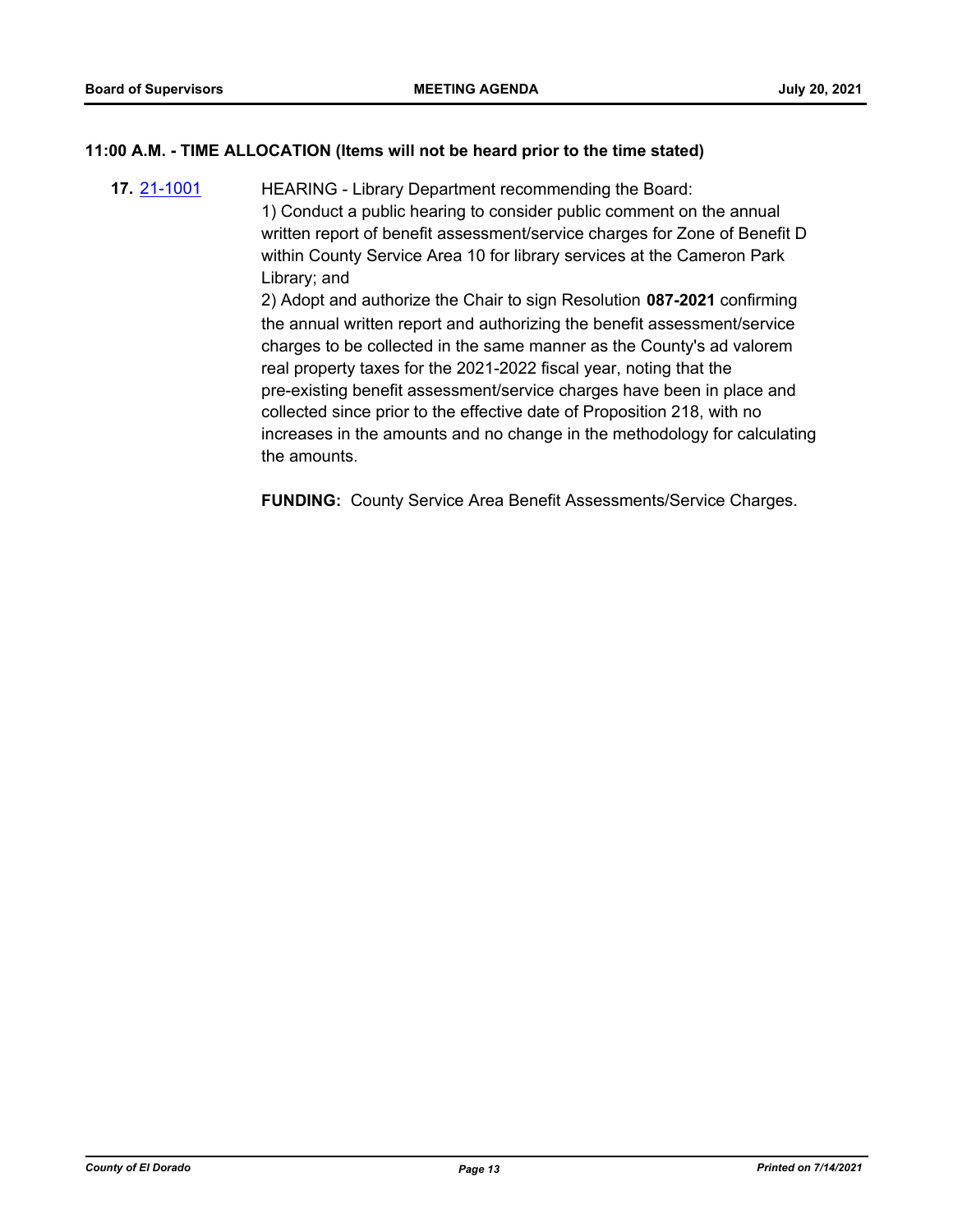# **1:00 P.M. - TIME ALLOCATION (Items will not be heard prior to the time stated)**

#### **OPEN FORUM**

Open Forum is an opportunity for members of the public to address the Board of Supervisors on subject matter that is not on their meeting agenda and within their jurisdiction. Public comments during Open Forum are limited to three minutes per person. The total amount of time reserved for Open Forum is 20 Minutes.

#### **2:00 P.M. - TIME ALLOCATION (Items will not be heard prior to the time stated)**

**18.** [21-1091](http://eldorado.legistar.com/gateway.aspx?m=l&id=/matter.aspx?key=29985) HEARING - To consider a request from Verizon Wireless c/o Sara King, submitting for approval of the Appeal (CUP-A21-0001), to overturn the Planning Commission's denial of CUP20-0006 for the approval of a cellular facility on the Oak Ridge High School Football Field. The subject property is identified by Assessor's Parcel Number 121-190-022, located on the south side of Harvard Way, approximately 300-feet west of the intersection with Silva Valley Parkway, in the El Dorado Hills area, and staff recommending the Board take the following action: 1) Grant the appeal of the Planning Commission's denial of the Oak Ridge High School Cell Facility, CUP20-0006, thereby approving the project. (Supervisorial District 1)

**FUNDING:** Developer-Funded Cell Tower Improvements.

# **ITEMS TO/FROM SUPERVISORS (May be called at any time during the meeting)**

**CAO UPDATE (May be called at any time during the meeting)**

**ADJOURNMENT**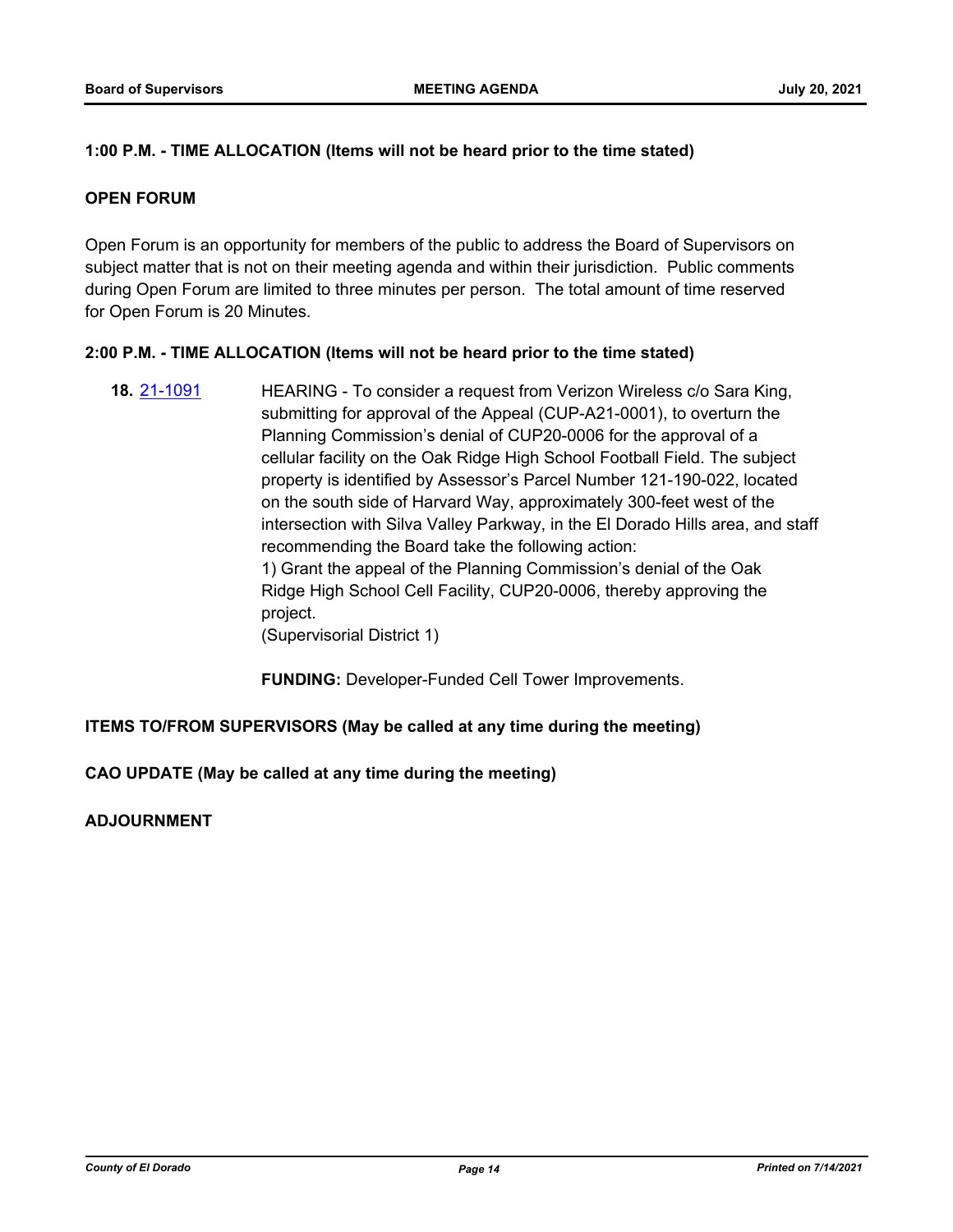#### **CLOSED SESSION**

**19.** [21-1157](http://eldorado.legistar.com/gateway.aspx?m=l&id=/matter.aspx?key=30052) **Pursuant to Government Code Section 54956.8 - Conference with Real Property Negotiator**: Instructions to its negotiator regarding the real property described as Property: Project: Diamond Springs Parkway Phase 1B Project CIP No. 72334; Properties: Placerville, California 95667 (APN's: 327-270-043, 046, 050) County Negotiators: Tanna Reynoso Acting Right of Way Supervisor, El Dorado County Department of Transportation Negotiating Parties: James E. Teter and Elizabeth Ann Teter, Trustees. Under Negotiation: price and terms of payment. (Est. Time: 10 Min.)